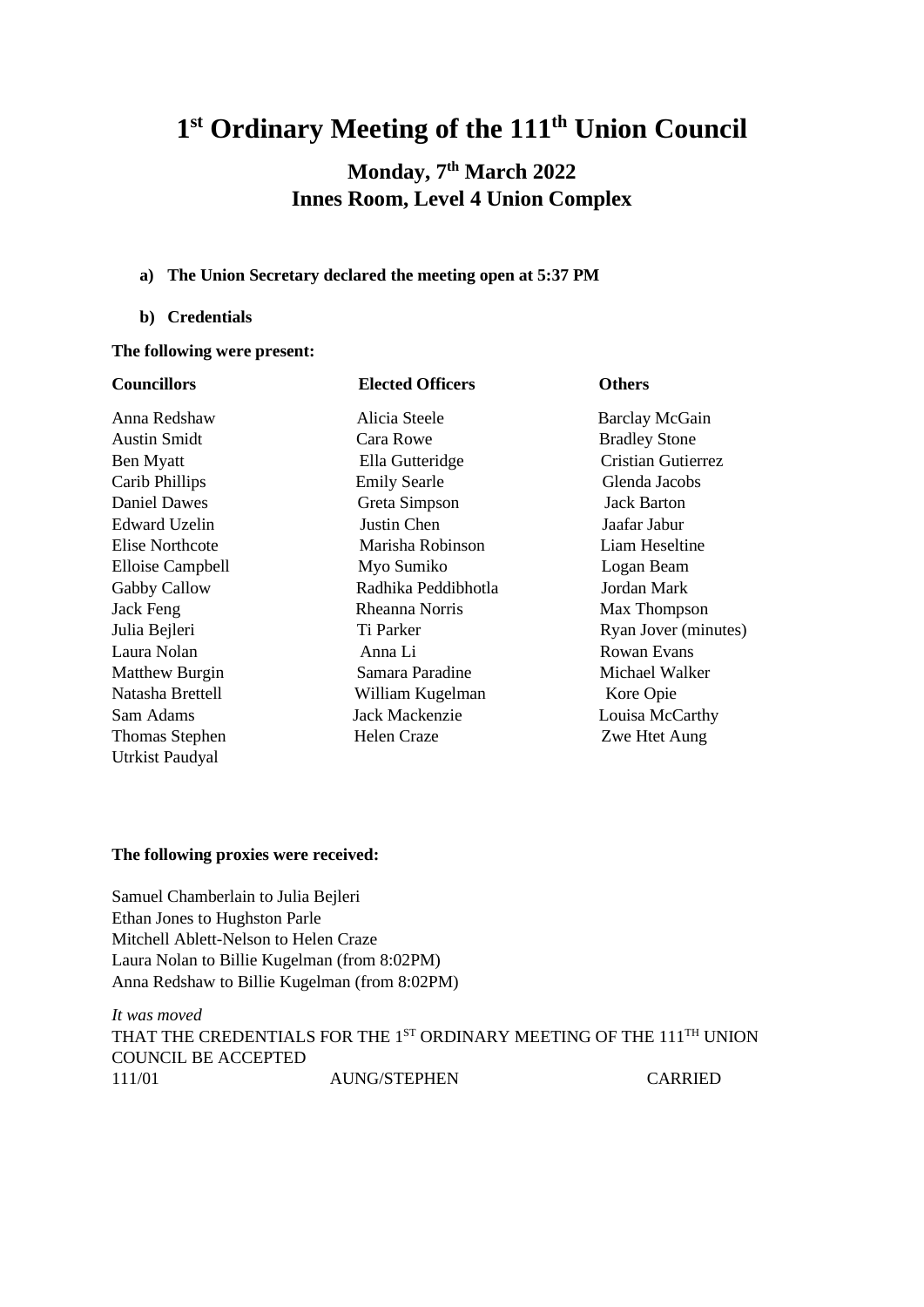#### **c) Elections**

Election of Council Chair:

The Union Secretary called for nominations from the floor.

Cr Adams nominated Cr Matthew Burgin from the floor. Cr Burgin declined the nomination. Cr Northcote nominated Cr Julia Bejleri. Cr Bejleri declined the nomination.

Union Secretary Rowe moved to table the election of the chair to the end of the meeting.

Election of Rules Committee

*It was moved*  THAT THE FOLLOWING MEMBERS OF UNION COUNCIL BE NOMINATED TO RULES COMMITTEE: 1. THOMAS STEPHEN 2. NATASHA BRETTELL 3. HELEN CRAZE 4. MATTHEW BURGIN 5. SAMUEL ADAMS 6. ANNA REDSHAW 111/02 SMIDT/BURGIN CARRIED

#### **d) Minutes of the Previous Meeting**

*It was moved* THAT THE MINUTES OF THE ANNUAL MEETING OF THE 110TH UNION COUNCIL BE ACCEPTED AND CONFIRMED 111/03 STEPHEN/UZELIN CARRIED

#### **e) Business arising from the minutes of the previous meeting**

*None* 

#### **f) Requests for starring/approval or noting of the items not starred en bloc**

The President's, Union Secretary's and Treasurer's Reports were starred for discussion.

*Procedural motion to accept all other Elected Officer's Reports en bloc* 

#### **g) Reports of Elected Officers**

*It was moved* THAT THE STUDENTS RIGHTS (COMMUNITY WELFARE) REPORT BE ACCEPTED AND **CONFIRMED** 111/04 COLEMAN/ROWE CARRIED THAT THE STUDENTS RIGHTS (ACADEMIC RIGHTS) REPORT BE ACCEPTED AND CONFIRMED 111/05 PARADINE/ROWE CARRIED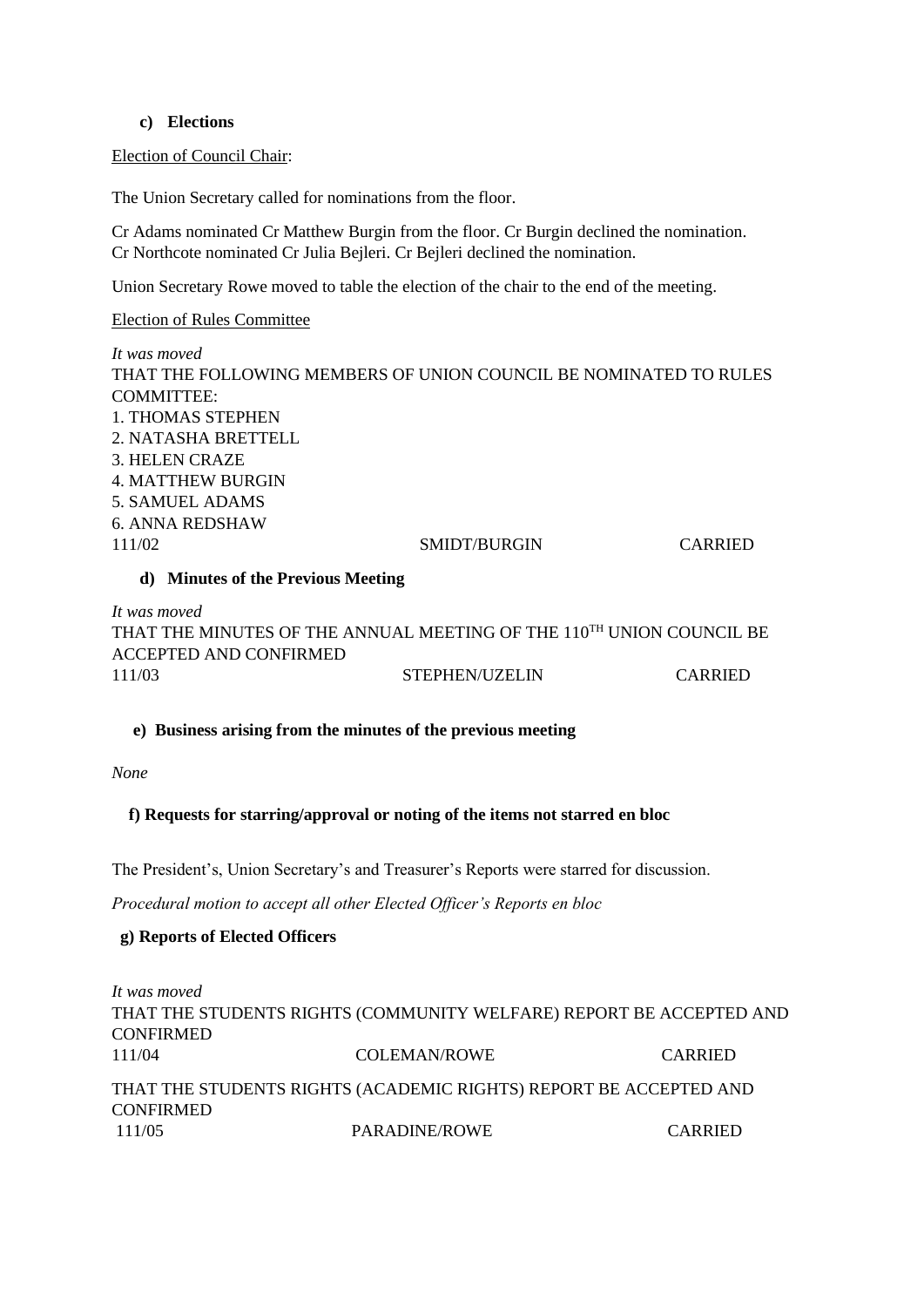THAT THE CAMPUS CULTURE (CLUBS & SOCIETIES) REPORT BE ACCEPTED AND **CONFIRMED** 111/07 NORRIS/ROWE CARRIED THAT THE CAMPUS CULTURE (EVENTS) REPORT BE ACCEPTED AND CONFIRMED 111/08 CHEN/ROWE CARRIED THAT THE GENDER & SEXUALITY (WOMEN'S) REPORT BE ACCEPTED AND **CONFIRMED** 111/09 SIMPSON/ROWE CARRIED THAT THE GENDER & SEXUALITY (QUEER) REPORT BE ACCEPTED AND CONFIRMED 111/10 ROBINSON/ROWE CARRIED THAT THE INTERNATIONAL STUDENTS OFFICERS REPORT BE ACCEPTED AND **CONFIRMED** 111/11 SUMIKO/ROWE CARRIED THAT THE ENVIRONMENT OFFICERS REPORT BE ACCEPTED AND CONFIRMED 111/12 GUTTERIDGE/ROWE CARRIED THAT THE GOORIE BERRIMPA OFFICERS REPORT BE ACCEPTED AND CONFIRMED 111/13 REUBEN/ROWE CARRIED THAT THE COLLEGES OFFICERS REPORT BE ACCEPTED AND CONFIRMED 111/14 SNOW/ROWE CARRIED THAT THE TURBOT STREET OFFICERS REPORT BE ACCEPTED AND CONFIRMED 111/15 DACHAL/ROWE CARRIED THAT THE DISABILITY OFFICERS REPORT BE ACCEPTED AND CONFIRMED 111/16 STEELE/ROWE CARRIED THAT THE SEMPER FLOREAT EDITORS REPORT BE ACCEPTED AND CONFIRMED 111/17 KUGELMAN/ROWE CARRIED

# **h) Matters Arising from the Reports of Elected Officers**

#### President's Report

Ella Gutteridge asked President Searle about something mentioned in her report about the Union maintaining its heritage in the complex and asked for an update with how her meetings with the Vice Chancellor were going with regard to the Union Complex. President Searle confirmed that the Union Complex would continue to be called the Union Complex in the new development, and that the Schonell Theatre would also maintain its name. Ella asked about Union control of spaces. President Searle confirmed that all of the spaces in the new development would be controlled by the Union except at the Union's discretion.

Officer Parker asked about any other heritage that would be incorporated into the new design. President Searle confirmed an attendance on student expression and speech and that spaces would be designated to continue to allow for this, for example a space in the Lennon Complex

*It was moved* THAT THE PRESIDENT'S REPORT BE ACCEPTED AND CONFIRMED 111/18 STEPHEN/NORTHCOTE CARRIED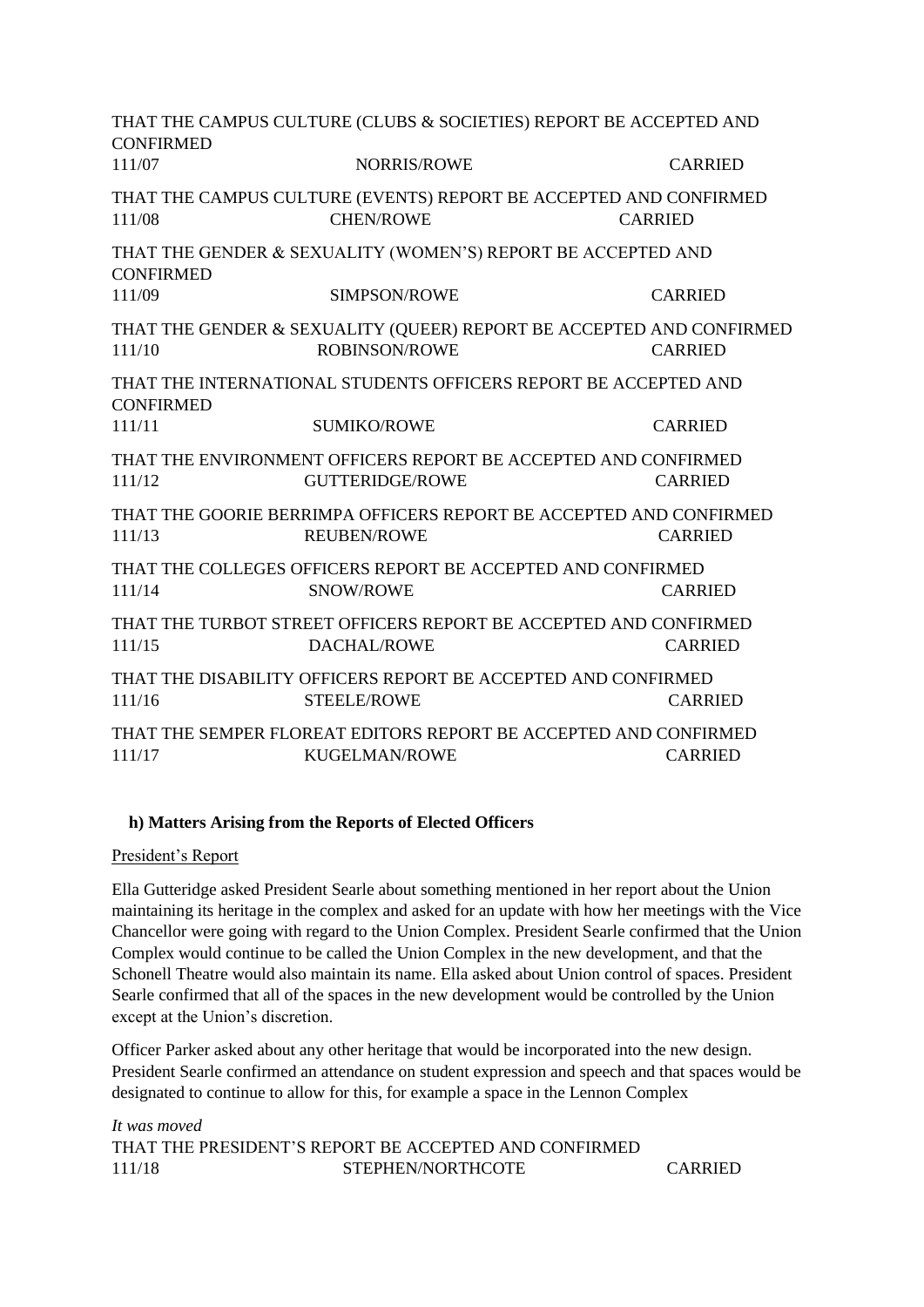#### Union Secretary's Report

Officer Parker asked about the new Model Constitution that was being written by the executive. The Union Secretary confirmed that the new Model Constitution would only impact C&S and was being updated to be clearer in what it both permits and requires clubs to do and to clarify the ways in which C&S Committee can discipline clubs.

# *It was moved* THAT THE UNION SECRETARY'S REPORT BE ACCEPTED AND CONFIRMED 111/19 UZELIN/STEPHEN CARRIED

#### Treasurer's Report

The Treasurer delivered the first part of her report orally.

There was an additional SSAF income in \$84,000 in December. Areas where expenses were higher than anticipated were Campus bus where there was higher than expected usage. C&S saw a result \$8000 lower than December budget due to unexpected usage of club grants in December. Elections saw a result lower \$38,000 lower than expected due to a late invoice submitted by the Returning Officer. All other departments and portfolios were underbudget.

The University informed the Union that SSAF funding for 2022 would be \$500,000 lower than expected. The Union was preparing communications and is taking steps to prevent this from happening.

Student Hughston Parle asked Treasurer Peddibhotla about why it took the Union so long to begin communications with the University, and how they would manage the budget with the \$500,000 shortfall. The Treasurer stated that the Union was confident that they would be able to obtain the \$500,000 and was budgeting accordingly. The Treasurer also confirmed that the Union had already arranged meetings with the University about this issue, but that the first meeting was delayed by the floods and that alternatives dates were being arranged.

The student further asked when the Union would know if it was receiving the money. The Union Secretary stated that they would not know until the University could be certain of providing an accurate figure of international student enrolments for Semester 2. President Searle confirmed that issues relating to COVID that have impacted Semester 1 enrolments are expected to be mostly resolved by Semester 2.

Student Barclay McGain stated that he believed the Union was setting the bar incredibly low for itself in terms of financial management and asked how the Union's targets for budgeting were decided. The Treasurer informed the student that budgeting is a collaborative process involving the Student Executive, the General Managers, the Finance Manager and the Union's Marketing Department. The Treasurer confirmed that the Executive had ensured that this year's budget would be more prudent and financially accurate this year than previously. The Union Secretary also added that the Finance Manager was providing a greater level of experience and assistance than previous student executives had. The Union Secretary also stated that budgets in the past were less accurate in the past due to the uncertainty around the exact percentage of SSAF the Union would receive, which has been resolved under the Union's new agreement with the University on SSAF funding.

Hughston Parle returned to the question of how the \$500,000 would be made up for. The Secretary stated that alternative sources were being followed up regarding the \$500,000 in case of the University not being able to make up all or part of the shortfall. The Treasurer also stated that it is better to budget for the \$500,000 and underspend rather than not to budget for it, receive it and then not have budgeted for it.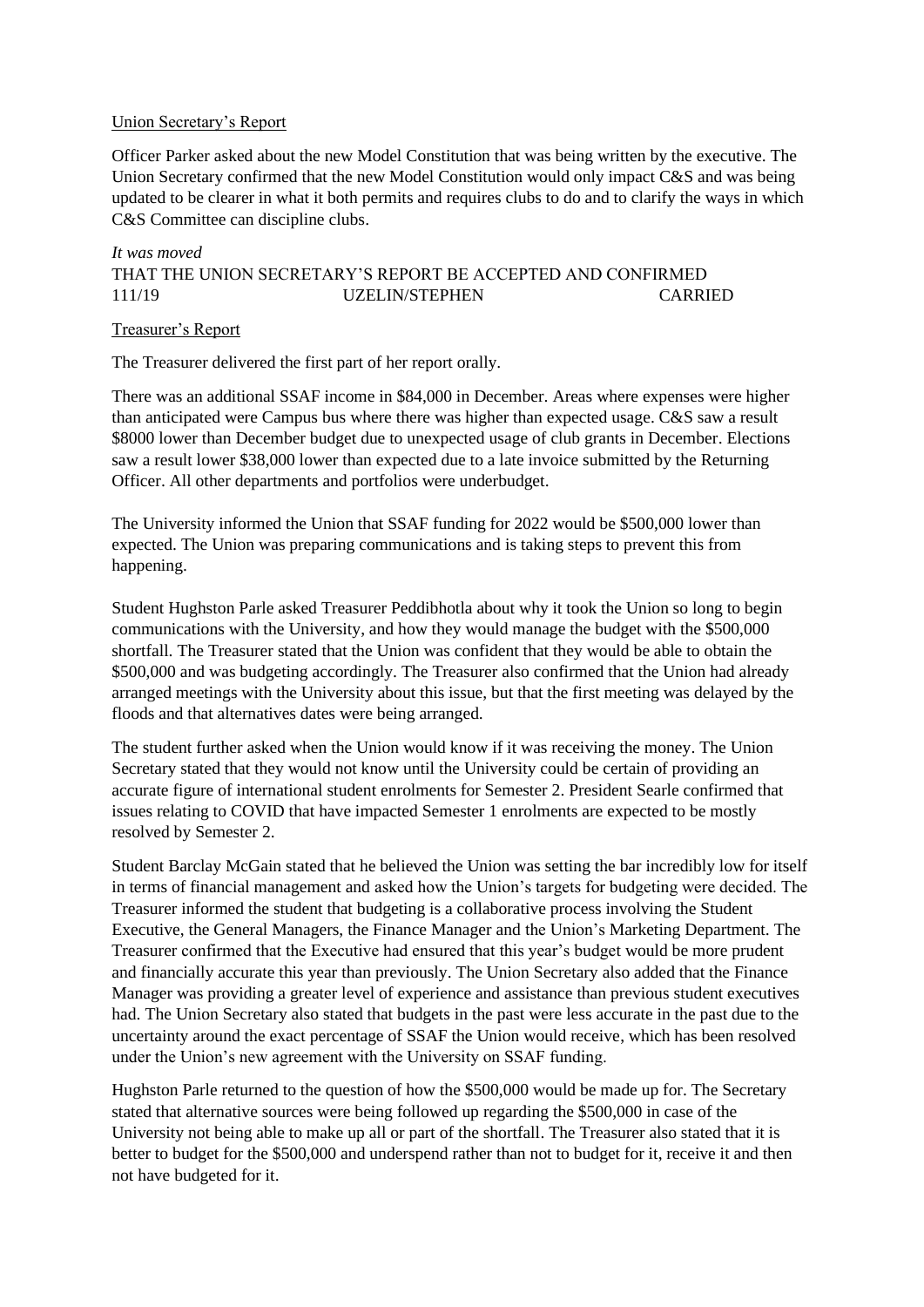Cr Callow asked about the specific ways in which the Union was trying to source the \$500,000. The Treasurer confirmed that they would have to be discussed in camera and took the question on notice for the budget meeting.

# *It was moved* THAT THE TREASURER'S REPORT BE ACCEPTED AND CONFIRMED 111/20 ROWE/BRETTELL CARRIED

# **h) Question Time**

Hughston asked about the hiring process for the new Executive Assistant. The Union Secretary confirmed that the process was the ordinary one and that the position was being advertised on Seek.

Jordan Mark asked about the tables and bean bags outside the Kingham Room. The President said that she assumed that one of the collectives may have moved them and said that she would follow up.

Cr Feng asked the International Officers what the application process was for the International Collective subcommittee. The International Officers responded that the committee would be elected by those who attend the meeting.

Cr Paudyal asked if the International Collective meeting and committee nomination process was being advertised on Facebook and if it could be advertised on other platforms. The International Officer replied that Facebook was being used and that it was believed to be the most accessible platform.

A question was asked regarding the ability of the Union to contact students directly. The Union Secretary informed Council that Andrew Jell, the University's SSAF Co-Ordinator had personally promised her that he would get the information from the Academic Registrar on enrolments that the Union has been asking about for two years. Officer Parker asked if the University would be giving these emails to the Union midyear. The Union Secretary said that that was hopefully going to be the case.

Cr Adams asked Cr Bejleri why a number of councillors from the Together electoral group had not come to the Council meeting tonight. Cr Adams asked if Cr Bejleri believed there was a culture around not attending Council meetings. Cr Bejleri stated that some of their councillors had "real jobs" that they needed to attend and that it was not fair to base attendance on the first meeting. Cr Adams asked that if "real jobs" were more important, than why did Councillors take on the responsibility. Cr Bejleri stated that the two were not mutually exclusive.

There were no further questions.

# **i) Reports of Union bodies**

*Nil.* 

# **j) Business which has been proposed**

# Council Representatives on Board of Directors

The Union Secretary brought the Council's attention to an issue that had been raised by the Board of Directors regarding R3, the Regulation affecting the Board. It has been suggested that rather than elect the Council representatives at the Annual Meeting, that Council should elect the Council representatives mid-year. Secretary Rowe asked for Council's opinions on this possibility. No one on Council objected to the proposal.

# *It was moved* THAT UNION COUNCIL INTERPRETS R3.4 TO MEAN THAT NEW MEMBERS MAY BE ELECTED IN JUNE/JULY AND ATTEND BOARD OF DIRECTORS MEETINGS AS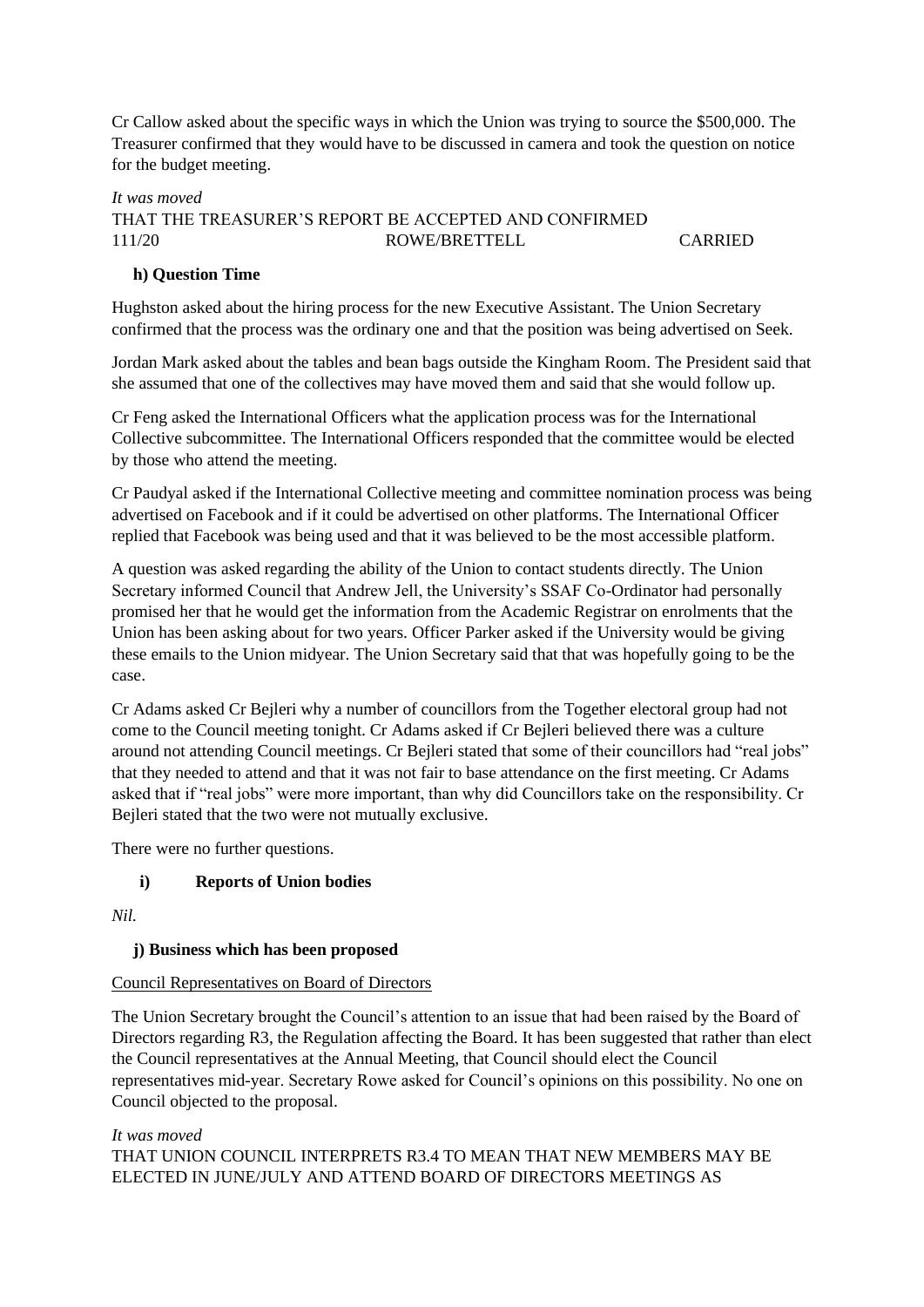OBSERVERS

111/21 ROWE/BRETTELL CARRIED

Schedule 3 Appeal of a Decision of a Union Body- UQ Political Science and International Relations Society

Cr Brettell moved that the Schedule 3 be tabled.

Tabled (111/22)

Slava Ukraini! UQU Stands With Ukraine

President Searle noted the war occurring in Ukraine and the atrocities occurring thereof and said that the Union should acknowledge this. Cr Smidt further noted that regardless of political opinions all should agree that the humanitarian crisis that was unfolding was a catastrophe.

*It was moved* THE UQ UNION UNEQUIVOCALLY CONDEMNS THE BARBARIC INVASION OF UKRAINE BY RUSSIAN FORCES. UNION COUNCIL PROPOSES A ONE MINUTE SILENCE FOR THOSE KILLED IN THE COURSE OF THE CONFLICT. 111/23 SEARLE/SMIDT CARRIED

*A minute's silence was held.* 

#### **k) General Business**

Her Majesty's Platinum Jubilee

Student Jack Barton said that he believed that the Union should come together to commemorate the 70th anniversary of the beginning of the Queen's service on the throne. He stated that he believed that this event should go for at least a week, as he accepted that his preferred three months long celebration might not viable.

Barclay McGain stated that he thought it was interesting that despite there being republicans in the room, no one seemed to support the Republic model proposed by the Australian Republican Movement. McGain invited attendees to come to an event being joint hosted by the UQ Monarchist League, with the Governor of Queensland as a special guest, commemorating the Queen's 70-year reign.

Cr Adams opposed the motion and stated that he believed the Crown was the ultimate representation of a system which engaged in the violent oppression of many people, and that the Union should stand to oppose such a system.

Student Liam Heseltine asked how much the event would potentially cost. Jack Barton confirmed that the event would cost at least \$2.5 million.

The Union Secretary asked about the specific nature of the event. Jack stated that "we would dance around the maypole, sing hymns and attend Church."

*Cr Northcote moved that the motion be put.* 

*It was moved* THE UQ UNION RESOLVES TO HOLD A CELEBRATION IN HONOUR OF HER MAJESTY'S 70TH ANNIVERSARY AS SOVEREIGN OF AUSTRALIA 111/24 BARTON/MCGAIN NOT CARRIED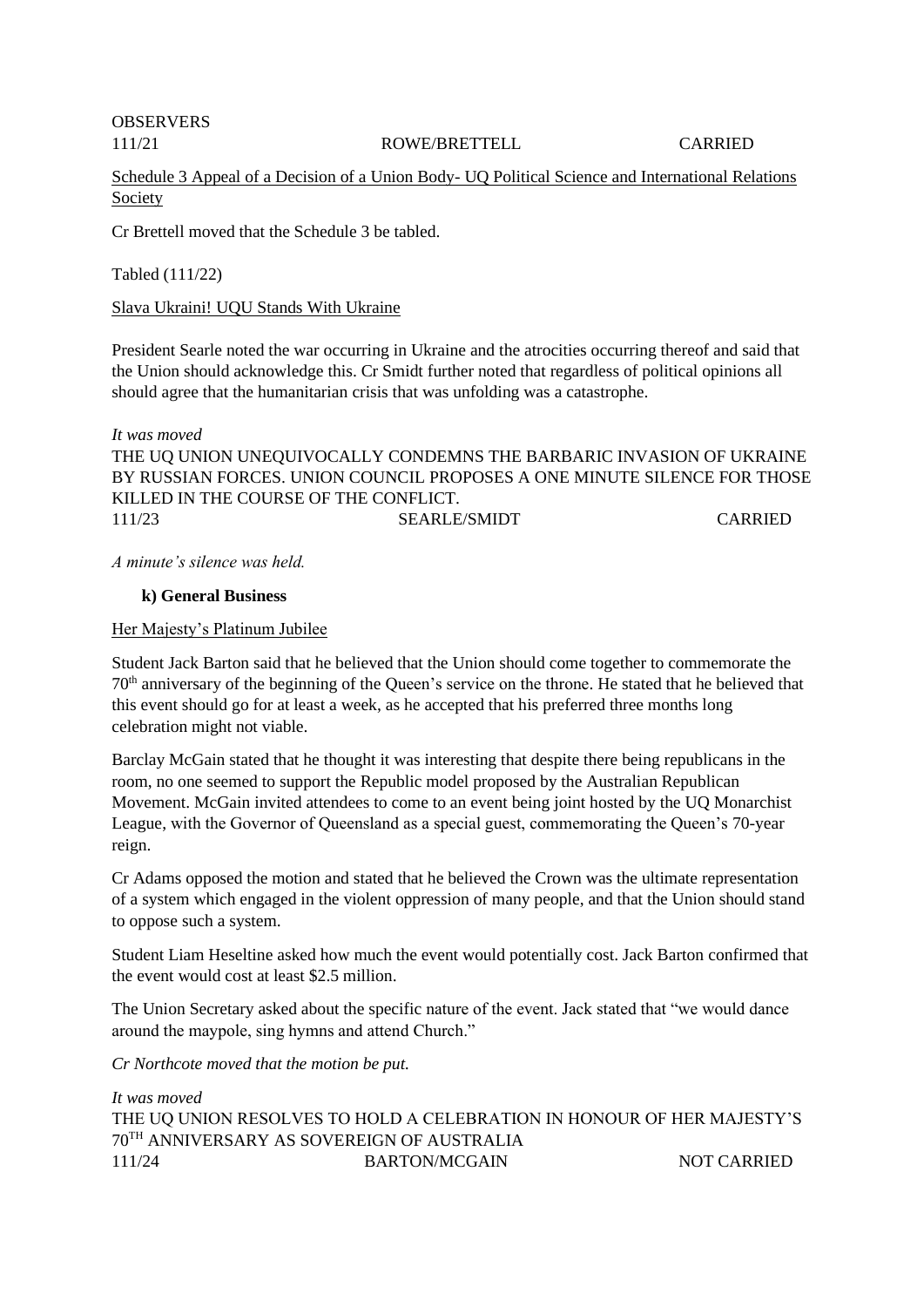#### Making ECP's be more available.

Cr Burgin stated that students should have access to present and up to date information on the courses they are signing up for, and that the Union should advocate for this.

#### *It was moved*

UNION COUNCIL CALLS ON THE UNIVERSITY TO ENSURE ALL ELECTRONIC COURSE PROFILES (ECP'S) FOR UPCOMING COURSES ARE RELEASED TO STUDENTS PRIOR TO THE BEGINNING OF CLASS SIGN-ON FOR THOSE COURSES 111/25 BURGIN/CAMPBELL CARRIED

#### Condemning Semper

Cr Craze wanted to condemn Semper for failing to support women by not including the Women's Action Party report in the first edition's set of electoral group reports.

The Union Secretary asked for clarification on what Cr Craze meant by the phrase "those that identify as women". Cr Craze said that she did not want to go into the politics of gender and that people who identified as women should be supported in that identity.

A student asked what the distinction was. Barclay McGain interjected to state that there was a distinction. The Union Secretary named Barclay McGain.

Chief Editor Kugelman stated he believed that Cr Craze was a member of Together but that if the editorial team approved, he would include her report in the next edition.

Vice President Robinson asked if any trans women ran on the WAP ticket. Cr Craze stated that none did.

Cr Craze called for a recorded vote.

Edward Uzelin *Against* Julia Bejleri *For* Natasha Brettell *Against* Utkrist Paudyal *Abstain* Elise Northcote *Abstain* Elloise Campbell *For* Austin Smidt *Abstain* Ethan Jones proxied to Hughston Parle *For* Ben Myatt *Against* Matthew Burgin *For* Zwe Htet Aung *Abstain* Gabby Callow *For* Thomas Stephen *Against* Anna Redshaw *Against* Mitch Ablett-Nelson proxied to Helen Craze *For* Helen Craze *For* Shanelle Jiang *Abstain* Samuel Chamberlain proxied to Julia Bejleri *For* Sam Adams *Against* Carib Phillips *Against* Daniel Dawes *For* Laura Nolan *Against* Jack Feng *For*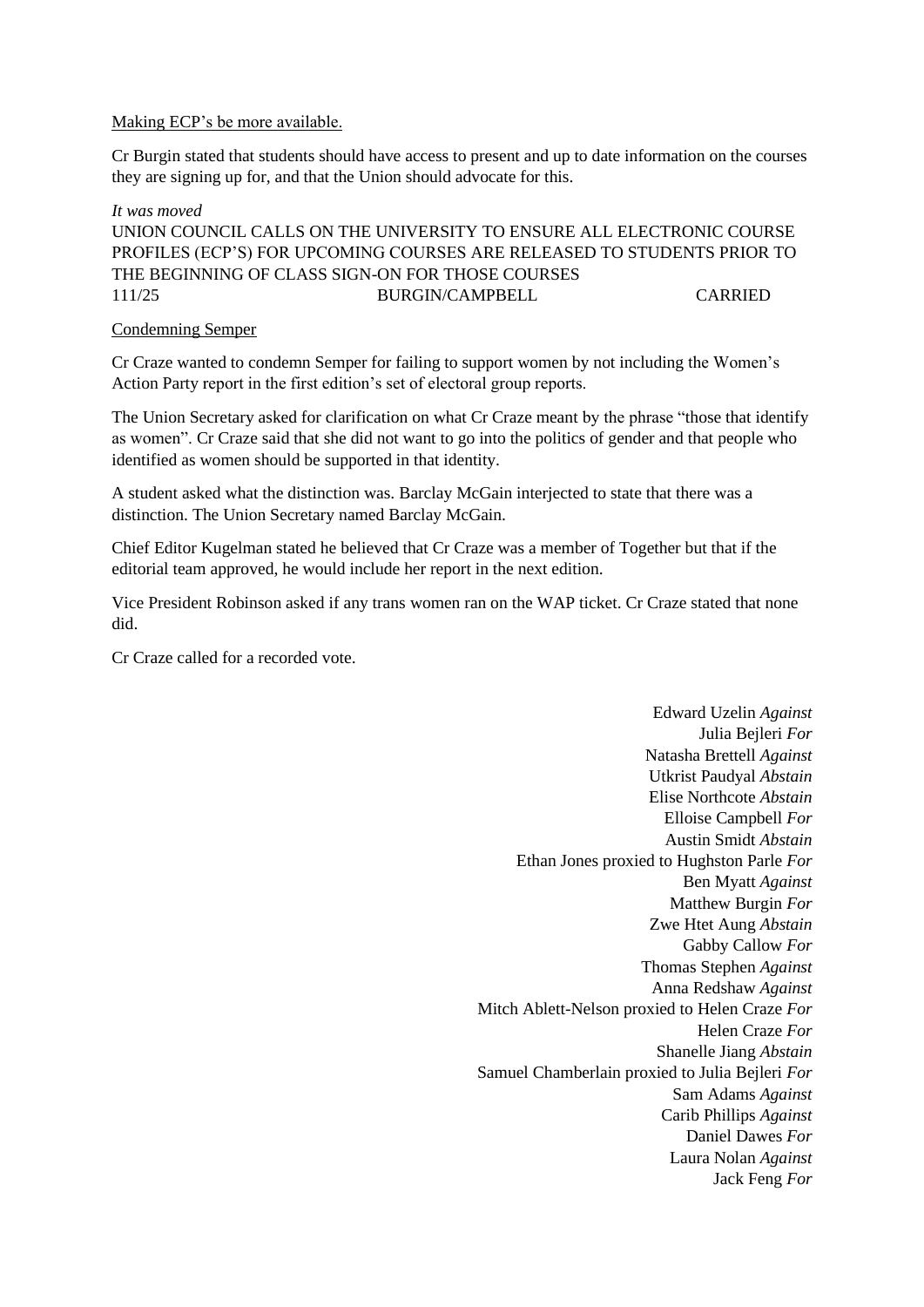### *It was moved* THE UQU ENDORSES THE IMPORTANCE OF DEMOCRATIC CONTRIBUTION FROM WOMEN AND THOSE THAT IDENTIFY AS WOMEN AND CONDEMNS SEMPER'S EXCLUSION OF THE WOMEN'S ACTION PARTY REPORT FROM THE 1<sup>ST</sup> EDITION OF SEMPER FOR 2022 111/26 CRAZE/BEJLERI CARRIED

# UQIC Funding Freeze

The Treasurer spoke to complaints made about the usage by UQIC of SSAF funding. The Treasurer stated an investigation was being conducted by a professional staff member, not involving the Student Executive. The Treasurer also confirmed that this was not a cut to UQIC's funding, but simply a freeze in their funding that was temporary for the duration of the investigation. The Treasurer confirmed that the President of UQIC had been informed about the decision. The President stated that she believed that UQIC should not be impacted in the short term by the decision.

Hughston Parle asked how long the Executive believed the investigation would take. The Treasurer was not able to confirm but reiterated that the President of UQIC had been consulted on the decision and had confirmed to the Executive that he was not expecting to receive this SSAF funding imminently, and thus this decision would not impact their operations.

Cr Adams asked the Treasurer who the President of UQIC was. The Treasurer confirmed that it was Bradley Plant.

The Treasurer further clarified that UQIC invoiced the Union in November of last year, and thus was not in urgent need of the funding.

#### *It was moved*

THAT 2022 SSAF FUNDING FROM UQU TO UQIC BE TEMPORARILY FROZEN PENDING AN INVESIGATION BY THE UQU GENERAL MANAGERS AND FINANCE MANAGER. 111/27 PEDDIBHOTLA/SEARLE CARRIED

#### Environmental Motion

Cr Nolan stated that the natural disasters of the last couple of weeks emphasised the importance of fighting for climate justice through attending the climate strike.

The seconder of the motion stated her belief that the 2050 targets of the major political parties.

*It was moved*

# THE UQ UNION ENDORSES THE MARCH 25TH GLOBAL CLIMATE STRIKE AND REAFFIRMS ITS COMMITMENT TO FIGHTING FOR CLIMATE JUSTICE.

111/28 NOLAN/OPIE CARRIED

#### Stand With the Adelaide University SRC

Ella stated that this was a classic example of right-wing students using underhanded and undemocratic tactics to undermine representatives who were actually elected by students. Ella stated that it was important for the Union to defend student unionism more broadly, and that the Union should sign onto the statement published by the SRC to demonstrate its solidarity and its belief in student democracy.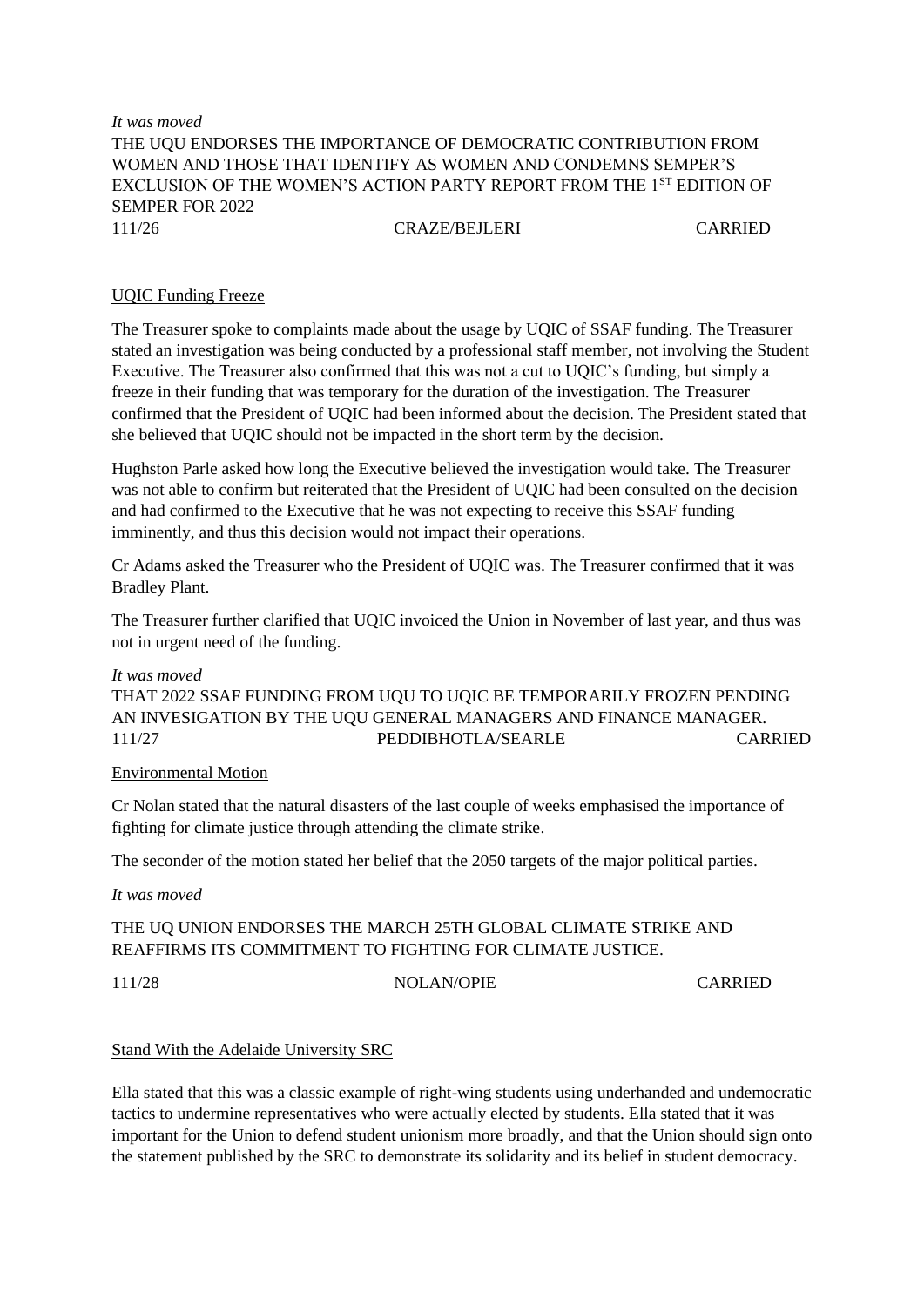Anna stated that this attack on the SRC was preventing left-wing students from carrying out the duties that they were elected by students to do, particularly preventing from campaigning on attacks to the quality of education that students at the University of Adelaide were receiving. As student unions should defend the quality of education and oppose education cuts, it was even more pertinent that the Union support this motion.

Barclay McGain spoke to commend Socialist Alternative for bringing the motion to Council's attention, but that the issue spoke to the superfluous spending of student money by student unions.

#### *It was moved*

### THE UQ UNION CONDEMNS THE RIGHT-WING, ANTI-DEMOCRATIC ATTACKS ON THE ADELAIDE UNI SRC. THE UQ UNION RECOGNISES THE IMPORTANCE OF CAMPUS ACTIVISM AND OPPOSES EFFORTS TO STIFLE CAMPUS ACTIVISM AND UNIONISM.

111/29 GUTTERIDGE/REDSHAW CARRIED

#### Oppose the Religious Discrimination Bill

Mover Louisa McCarthy stated that this bill was about an attempt by the Liberals to undermine the rights won during the same-sex marriage debate. The assertion that the bill is about protecting religious freedom is a farce and that the real purpose is to defend the powerful Christian organisations that are aligned to the LNP. The decision by Labor MP's to push for the tabling of the bill was not sufficient and that the bill's ongoing existence was still dangerous.

Vice President Robinson stated that while religious discrimination should obviously be opposed, the effect of this bill would be to cause harm to queer people, particularly queer children and teachers. The fact that some Christian organisations no longer support the bill on the basis of the amendments that were successfully moved is indicative of its real intention and is thus indicative of its real purpose.

Barclay McGain spoke in favour of the motion and stated it doesn't go far enough, and that antidiscrimination bills generally should be abolished as they impact on freedom of association. McGain stated his belief that institutions that discriminate will naturally go out of exist over time. McGain believes that no one who claims to be a liberal should support the bill.

Vice President Simpson stated that the institutions didn't need to go out of exist as they often provided important services, but that they simply should not discriminate in the course of the provision of those services.

Disabilities Officer Steele stated that the aim should be for a society that doesn't have discrimination in general.

Cr Stephen stated he felt that there was a need for some sort of religious discrimination legislation, but that he would oppose the bill as it was a political ploy by the Prime Minister

Officer Parker responded that Student Action could not support any version of this bill, as they did not believe any religious freedom put forth by the Federal Parliament would not adequately protect religious minorities due to the history of the government discriminating against religious minorities.

Vice President Robinson stated that at the protest on March 12 that the NUS Queer Officer, a former Union Councillor, was speaking. Vice President Robinson further stated that the Queer Collective had resolved that the current bill was unacceptable.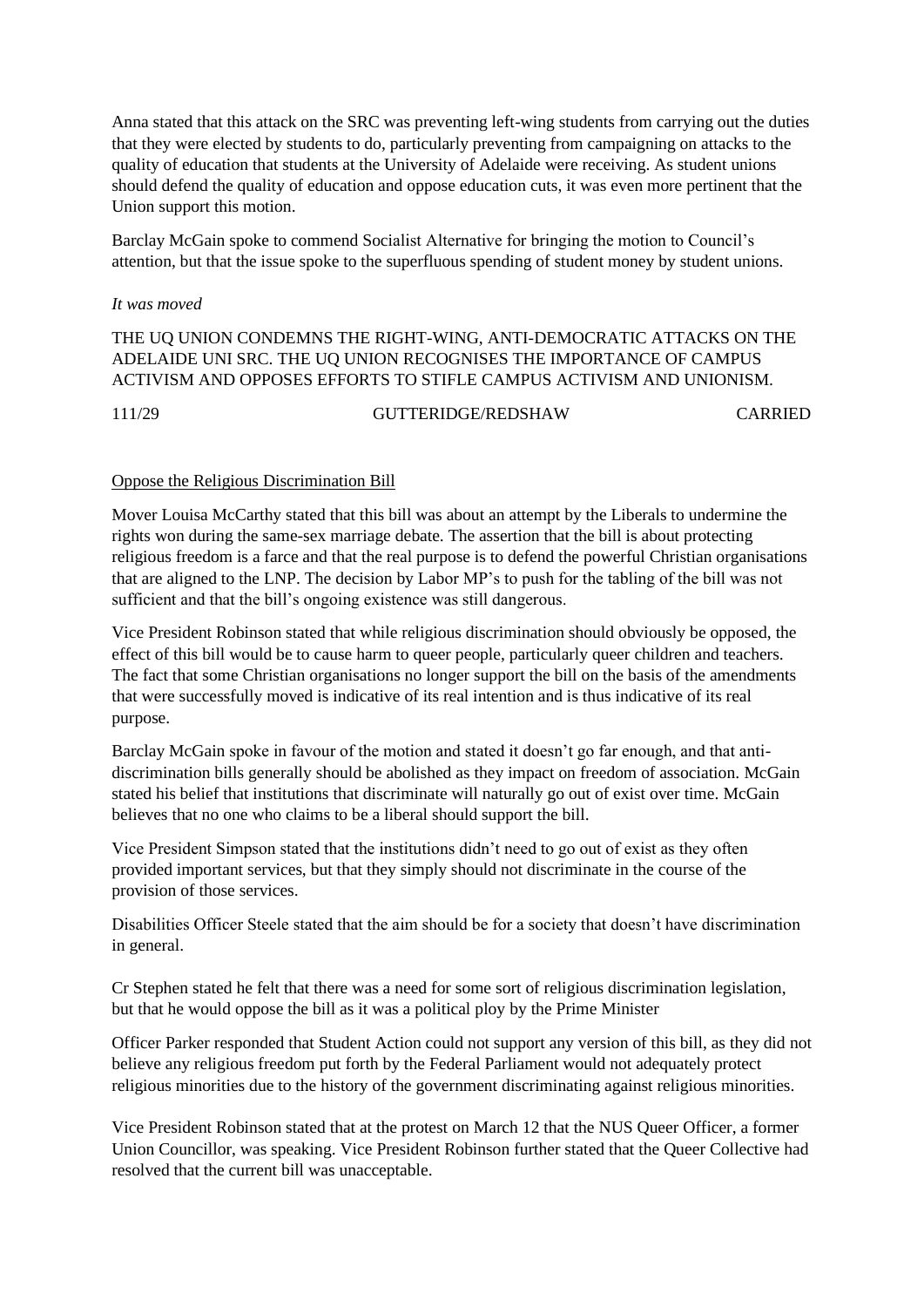*It was moved*

# UQU REJECTS THE 'RELIGIOUS FREEDOM' BILL IN ANY FORM; NO AMENDMENT IS ACCEPTABLE, AND STANDS IN SOLIDARITY WITH AND SUPPORTS THE LGBTI PROTESTS OPPOSING IT.

#### 111/30 MCARTHY/ROBINSON CARRIED

#### Vaccination Mandates for Off Campus Students

Barclay McGain stated that UQ was continuing to harass students about verifying their vaccination status, even those students who are studying externally and present no threat to other students as a result of their vaccination status.

Jack Barton waived his speaking rights.

Cr Adams asked a question about the responsibility of people to get vaccines. McGain stated that he believed that he was standing up for the rights of responsible students who have chosen not to attend campus due to their vaccination status.

President Searle clarified that it was already policy of the University not to require external students to declare their vaccination status and any external student who has should inform the Union.

Cr Redshaw stated that the Union should support vaccine mandates in principle and that external students can still come onto campus. McGain responded that any member of the public could come onto campus so by this logic students are being more tightly restricted than random members of the public.

Officer Gutteridge asked why Jack's dad would ever come onto campus.

# *It was moved* UQ END CORRESPONDENCE WITH STUDENTS WHO HAVE COMMITTED TO STUDYING EXTERNALLY REGARDING THEIR VACCINATION STATUS AS THEY POSE NO THREAT TO SPREADING THE VIRUS ON CAMPUS WHEN THEY ARE STUDYING REMOTELY 111/31 MCGAIN/BARTON NOT CARRIED

#### Union Council Congratulates Glenda Jacobs

*It was moved* UNION COUNCIL CONGRATULATES GENERAL MANAGER (STUDENT AFFAIRS) GLENDA JACOBS FOR WINNING THE AUSTRALIAN DANCE SPORT NATIONAL CHAMPIONSHIPS THIS PAST WEEKEND 111/32 STEELE/ROWE CARRIED

#### Condolences to the Family of Shane Warne

Cr Uzelin noted that it was a tragedy that Shane Warne had passed so young, and said he believed that the Union should express its condolences.

*It was moved* THE UNION EXPRESS ITS CONDOLENCES FOR THE FAMILY OF SHANE WARNE 111/33 UZELIN/STEPHEN CARRIED

# **Election of Council Chair**

The Union Secretary brought the attention of Union Council back to the election of Chair.